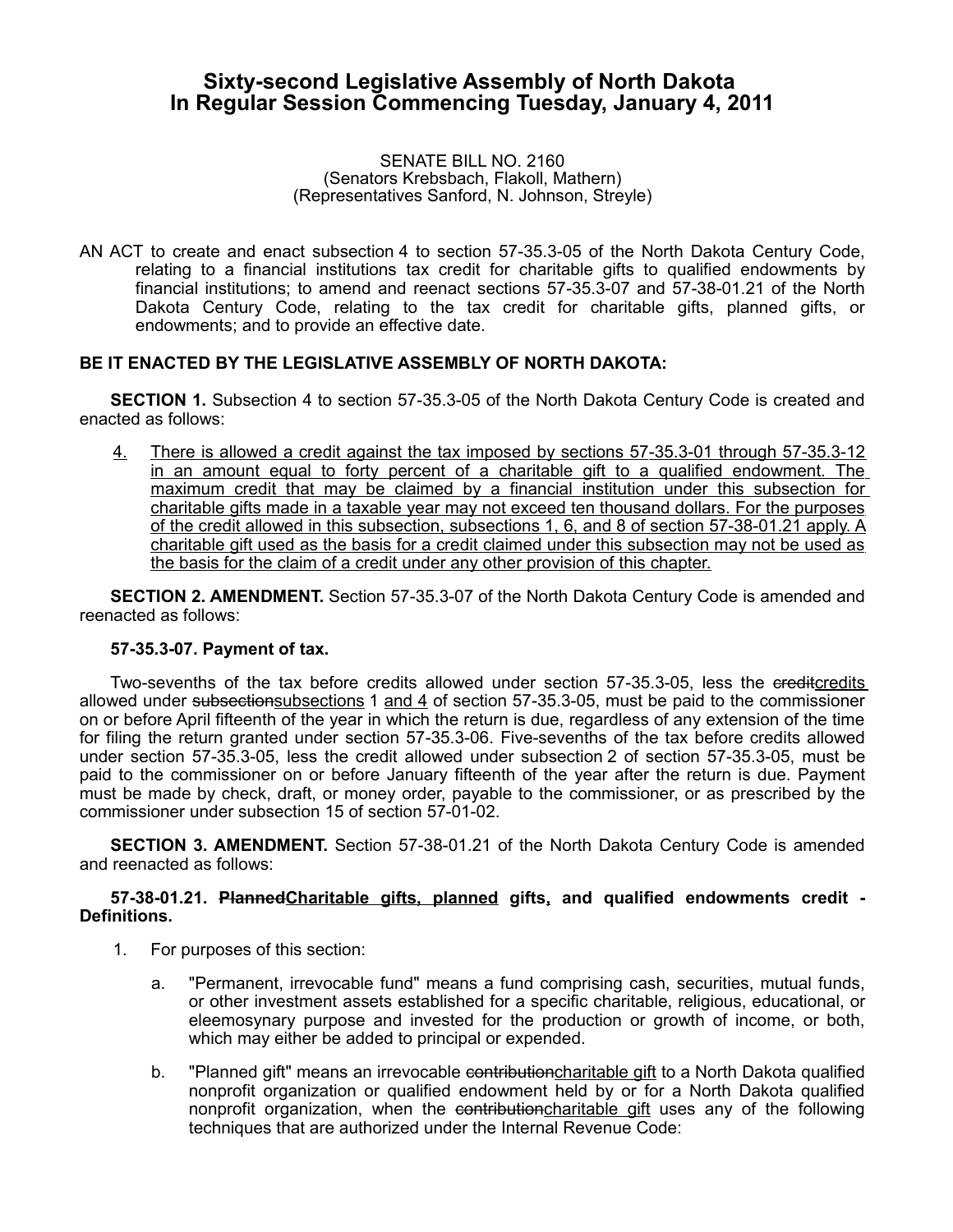- (1) Charitable remainder unitrusts, as defined by 26 U.S.C. 664;
- (2) Charitable remainder annuity trusts, as defined by 26 U.S.C. 664;
- (3) Pooled income fund trusts, as defined by 26 U.S.C. 642(c)(5);
- (4) Charitable lead unitrusts qualifying under 26 U.S.C. 170(f)(2)(B);
- (5) Charitable lead annuity trusts qualifying under 26 U.S.C.  $170(f)(2)(B)$ ;
- (6) Charitable gift annuities undertaken pursuant to 26 U.S.C. 1011(b);
- (7) Deferred charitable gift annuities undertaken pursuant to 26 U.S.C. 1011(b);
- (8) Charitable life estate agreements qualifying under 26 U.S.C. 170(f)(3)(B); or
- (9) Paid-up life insurance policies meeting the requirements of 26 U.S.C. 170.

"Planned gift" does not include a contributioncharitable gift using a charitable remainder unitrust or charitable remainder annuity trust unless the agreement provides that the trust may not terminate and beneficiaries' interest in the trust may not be assigned or contributed to the qualified endowment sooner than the earlier of the date of death of the beneficiaries or five years from the date of the contributionplanned gift.

"Planned gift" does not include a deferred charitable gift annuity unless the payment of the annuity is required to begin within the life expectancy of the annuitant or of the joint life expectancies of the annuitants, if more than one annuitant, as determined using the actuarial tables used by the internal revenue service in determining federal charitable income tax deductions on the date of the contributionplanned gift.

"Planned gift" does not include a charitable gift annuity or deferred charitable gift annuity unless the annuity agreement provides that the interest of the annuitant or annuitants in the gift annuity may not be assigned to the qualified nonprofit organization or qualified endowment sooner than the earlier of the date of death of the annuitant or annuitants or five years after the date of the contributionplanned gift.

"Planned gift" does not include a charitable gift annuity or deferred charitable gift annuity unless the annuity is a qualified charitable gift annuity for federal income tax purposes.

- c. "Qualified endowment" means a permanent, irrevocable fund held by a North Dakota incorporated or established organization that is:
	- (1) A qualified nonprofit organization; or
	- (2) A bank or trust company holding the fund on behalf of a qualified nonprofit organization.
- d. "Qualified nonprofit organization" means a North Dakota incorporated or established tax-exempt organization under 26 U.S.C. 501(c) to which contributions qualify for federal charitable income tax deductions with an established business presence or situs in North Dakota.
- 2. a. An individual is allowed a tax credit against the tax imposed by section 57-38-30.3 in an amount equal to forty percent of the present value of the aggregate amount of the charitable gift portion of planned gifts made by the taxpayer during the taxable year to a qualified nonprofit organization or qualified endowment. The maximum credit that may be claimed under this subsection for contributionsplanned gifts made in a taxable year is ten thousand dollars for an individual, or twenty thousand dollars for married individuals filing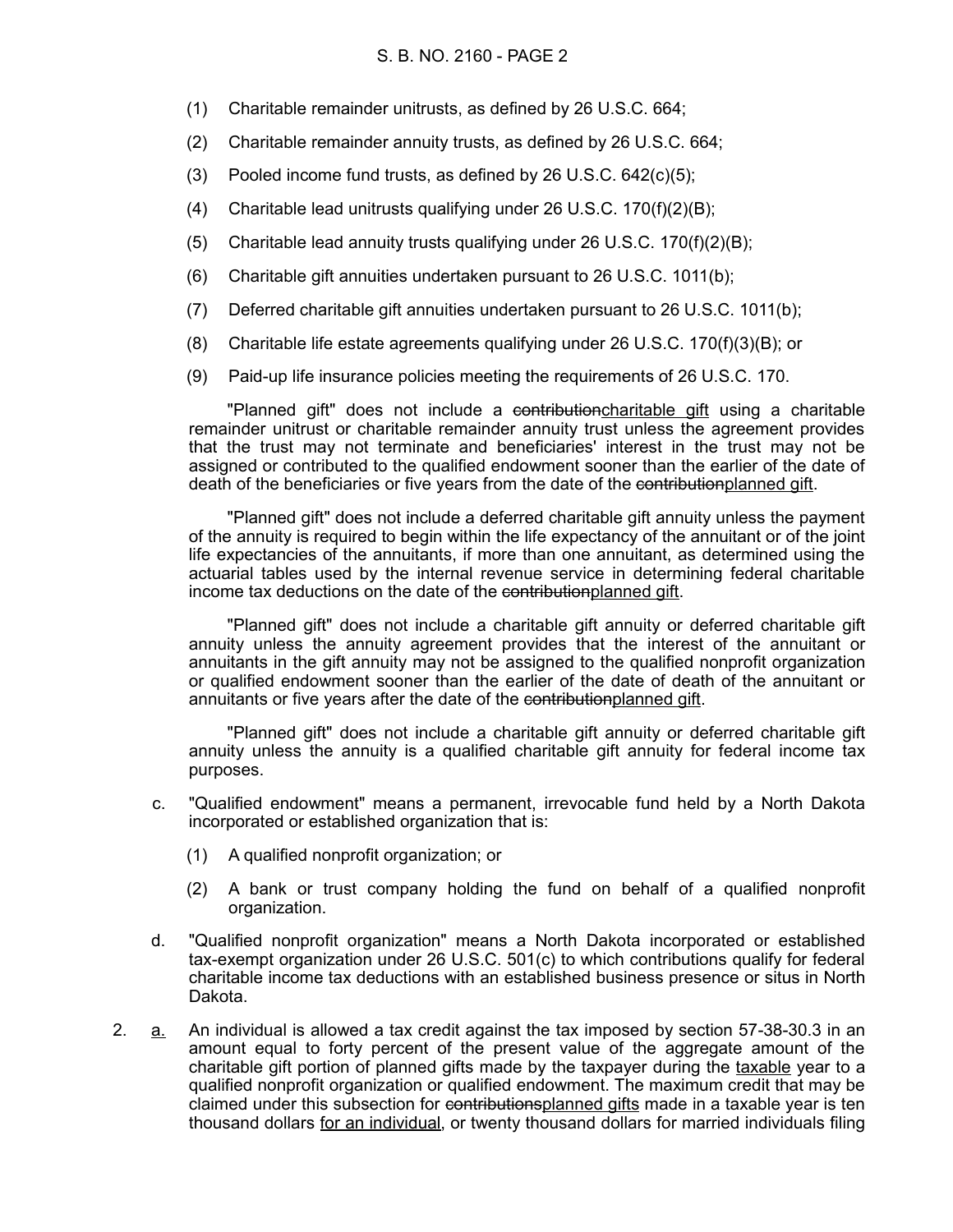a joint return. The credit allowed under this section may not exceed the taxpayer's income tax liability.

- b. An individual is allowed a tax credit against the tax imposed by section 57-38-30.3 for making a charitable gift to a qualified endowment. The credit is equal to forty percent of the charitable gift. If an individual makes a single charitable gift to a qualified endowment, the charitable gift must be five thousand dollars or more to qualify for the credit. If an individual makes more than one charitable gift to the same qualified endowment, the aggregate amount of the charitable gifts made to that qualified endowment must be five thousand dollars or more to qualify for the credit. The maximum credit that may be claimed under this subsection for charitable gifts made in a taxable year is ten thousand dollars for an individual or twenty thousand dollars for married individuals filing a joint return. The tax credit allowed under this section may not exceed the taxpayer's income tax liability.
- 3. A corporation is allowed a tax credit against the tax imposed by section 57-38-30 in an amount equal to forty percent of a charitable gift to a qualified endowment. The maximum credit that may be claimed by a corporation under this subsection for contributions charitable gifts made in a taxable year is ten thousand dollars. The credit allowed under this section may not exceed the corporate taxpayer's income tax liability.
- 4. An estate or trust is allowed a tax credit in an amount equal to forty percent of a charitable gift to a qualified endowment. The maximum credit allowedthat may be claimed under this subsection for contributionscharitable gifts made in a taxable year is ten thousand dollars. The allowable credit must be apportioned to the estate or trust and to its beneficiaries on the basis of the income of the estate or trust allocable to each, and the beneficiaries may claim their share of the credit against the tax imposed by section 57-38-30 or 57-38-30.3. A beneficiary may claim the credit only in the beneficiary's taxable year in which the taxable year of the estate or trust ends. Subsections 6 and 7 apply to the estate or trust and its beneficiaries with respect to their respective shares of the apportioned credit.
- 5. A partnership, subchapter S corporation, or limited liability company treated like a partnership is entitled to a credit in an amount equal to forty percent of a charitable gift to a qualified endowment by the entity during the taxable year. The maximum credit allowed tothat may be claimed by the entity under this subsection for charitable gifts and planned gifts made in a taxable year is ten thousand dollars. The credit determined at the entity level must be passed through to the partners, shareholders, or members in the same proportion that the charitable contributions attributable to the charitable gifts and planned gifts under this section are distributed to the partners, shareholders, or members. The partner, shareholder, or member may claim the credit only in the partner's, shareholder's, or member's taxable year in which the taxable year of the partnership, subchapter S corporation, or limited liability company ends. Subsections 6 and 7 apply to the partner, shareholder, or member.
- 6. The amount of the contribution charitable gift upon which an allowable credit is computed must be added to federal taxable income in computing North Dakota taxable income in the taxable year in which the credit is first claimed, but only to the extent that the contributioncharitable gift reduced federal taxable income.
- 7. AnThe unused portion of a credit under this section may be carried forward for up to three taxable years.
- 8. If a contribution charitable gift for which a credit was claimed is recovered by the taxpayer, an amount equal to the credit claimed in all taxable years must be added to the tax due on the income tax return filed for the taxable year in which the recovery occurs. For purposes of subsection 4, this subsection applies if the estate or trust recovers the contributioncharitable gift and the estate or trust and its beneficiaries are liable for the additional tax due with respect to their respective shares of the apportioned credit. For purposes of subsection 5, this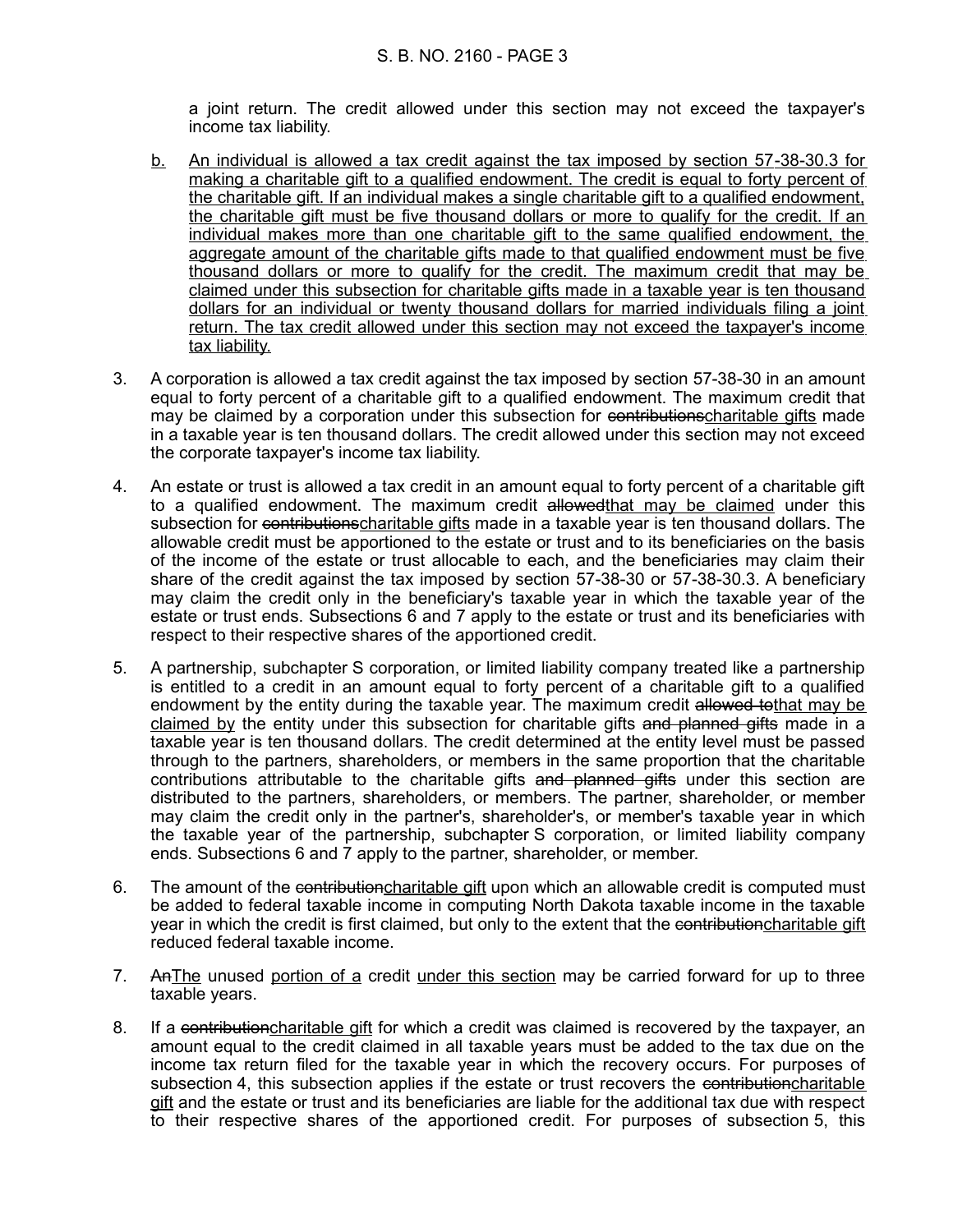subsection applies if the partnership, subchapter S corporation, or limited liability company recovers the contributioncharitable gift, and the partner, shareholder, or member is liable for the additional tax due.

9. A charitable gift used as the basis for a credit claimed under this section may not be used as the basis for the claim of a credit under any other provision of this chapter.

**SECTION 4. EFFECTIVE DATE.** This Act is effective for taxable years beginning after December 31, 2010.